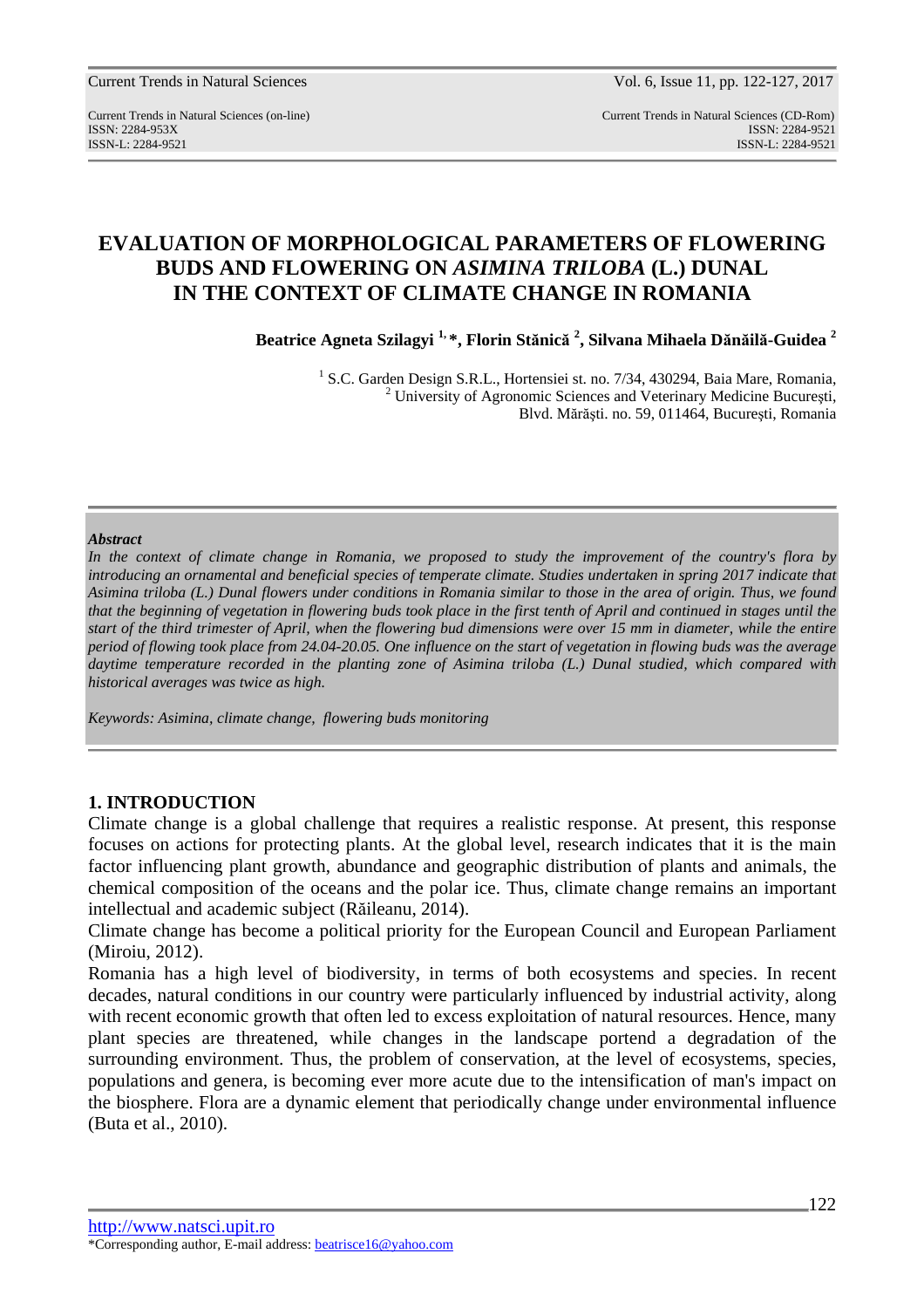The location of the critical areas characterized by low precipitations and/or high temperature according to the 2100 prediction for Romania suggests that mountain regions will be most affected, with the methodological limitations related to their delineation based only on the altitude and the intrinsic limitations of the clime scenario (Petrişor et al., 2011).

The negative influence of atmospheric pollutants on vegetation has been noted through total or partial defoliation, leaf chloroses or necroses, various teratological causes, particularly noticeable in species located near sources of impurities (Zamfirache et al., 2006).

Marinelli (2004) observes that among the main factors that cause the disappearance of native and imported plants are: climate change, irreversible habitat destruction, commercial exploitation of endangered species, the invasion of new species and environmental pollution.

Certain varieties and hybrids lost some of their resistance to disease and pests and suffered a biological degradation, due to abrupt climate change, which means that the current array of ornamental plants should be improved (Buta et al., 2010).

In Romania, we should improve the current array of ornamental plants. *Asimina triloba* is a species of temperate climate, and research undertaken so far demonstrates its utility in physically cleaning the atmosphere as well as its resistance to diseases and pests (Szilagyi et al, 2015).

The diversity of ornamental plants, a fundamental element of landscape arrangements, is the main component of urban green spaces. Landscaping of urban green spaces in our country requires constant improvements. In this context, we recommend both a renewal of landscaping among extant displays of decorative species, as well as the introduction of new ornamental species. The ornamental value of the *Asimina triloba* plant is creating an ever-increasing interest among scientists as well as landscape architects (Szilagyi, 2015).

In our country, the interest shown in *Asimina triloba* is increasingly apparent, and studies are more and more detailed. *Asimina triloba* is the only decorative tree species of the *Annonaceae* Family in North America. Its area of cultivation is constantly expanding, from temperate-subtropical zones to those with a more severe climate, as well as from North America to Europe, Asia and South America. This plant, exotic in origin, is little known in Europe, particularly so in Romania. Its ornamental value comes from its shape and the decorative nature of its bronze flowers, which appear in early spring (Szilagyi, 2015).

# **2. MATERIALS AND METHODS**

According to data published by *http://www.accuweather.com*, for the values recorded in April 2017 in the Romanian location at the beginning of flowering bud vegetation, the daytime temperature was recorded as having values between  $23^{\circ}$ -25°C, while the night temperatures were at  $5^{\circ}$ -9°C. Starting on 10.04 and until 24.04, the daytime temperatures as well as the night-time ones fell, so that values of  $8-18^{\circ}$ C were recorded during the day, and  $0-6^{\circ}$ C at night (Figure 1).

For determining the phenological aspects of *Asimina triloba* plants grown in Romania, we continued the observations started in 2016 (Szilagyi et al., 2016), with a new series of observations and conclusions. Thus, in spring 2017, we monitored 15 trees aged 6 on a plantation exposed to the urban climate conditions of Transylvania. The plants are in their second year of flowering. In order to determine the moment when the onset of vegetation occurred, we took minute observations of the flowering buds, measuring the diameter of 50 buds/tree at the onset of vegetation as well as at the end of their development. One in every 10 flowers were monitored in order to establish the stages of flowering under the climate conditions of Romania. We took observations and measurements based on trees´ exposure to direct sunlight, diffused sunlight and shade. To estabilish the influence of light on *Asimina triloba* plants, we organized a single-factor experiment involving five plants with one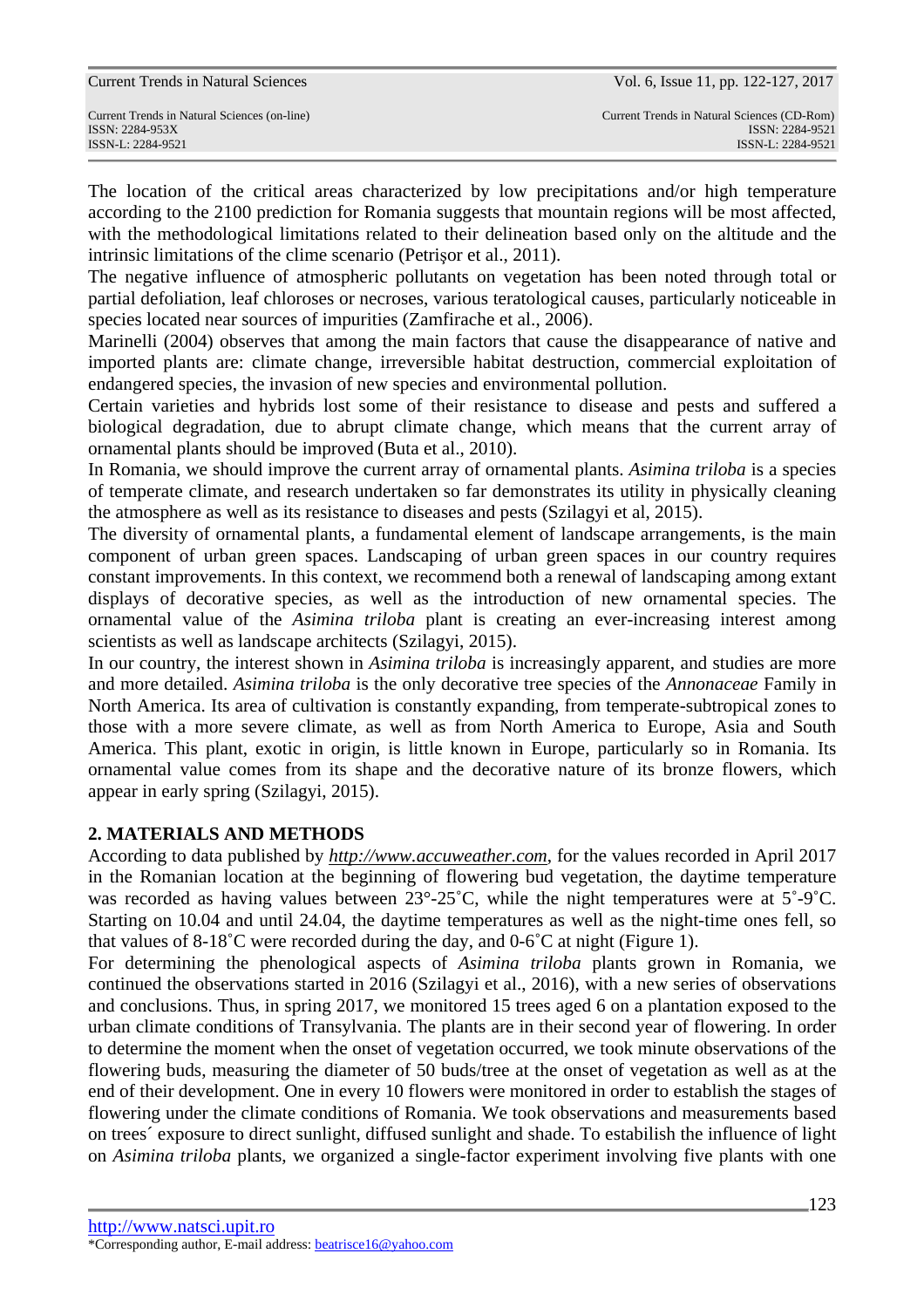ISSN: 2284-953XISSN: 2284-9521

Current Trends in Natural Sciences (on-line) Current Trends in Natural Sciences (CD-Rom) ISSN-L: 2284-9521 ISSN-L: 2284-9521

variation, namely:  $V_1$ - plants exposed to direct suntlight (Mt.);  $V_2$ - plants exposed to shade;  $V_3$ plants exposed to diffuse sunlight. The results are shown in table form.



*Figure 1.* Temperature values recorded in April 2017 (*http://www.accuweather.com*)

## **3. RESULTS AND DISCUSSIONS**

In 2017, vegetation onset in flowering buds of Romania was correlated with the changes in their length. The results recorded in this study, done in spring 2017, show a growth in diameter of buds between 1.04-21.04. We observed that during the vegetation period, not all flowering buds reached the point of ending vegetable evolution; thus, the number of flowering branches, as well as of flowering buds, was in decline. Likewise, we observed large variations between the number of flowering buds formed per tree between varieties, varying between 23 ( $V_1$ –Mt.) and 211 ( $V_3$ ). Thus, climate conditions are a key factor; plants exposed to direct light grow and develop the best as to flowering buds.

|                           |           |         | Number of branches with flowering | Number of flowering buds/tree |         |               |  |
|---------------------------|-----------|---------|-----------------------------------|-------------------------------|---------|---------------|--|
| <b>Variant</b>            | buds/tree |         |                                   |                               |         |               |  |
|                           | (1.04)    | (21.04) | Difference of                     | (1.04)                        | (21.04) | Difference of |  |
|                           |           |         | extreme value                     |                               |         | extreme value |  |
| $V_1$ - plants exposed to |           | 19      | 12                                | 23                            | 44      | 21            |  |
| direct suntlight (Mt.)    |           |         |                                   |                               |         |               |  |
| $V_2$ - plants exposed to | 19        | 21      |                                   | 110                           | 118     |               |  |
| shade                     |           |         |                                   |                               |         |               |  |
| $V_3$ - plants exposed to | 33        | 29      | $-2$                              | 211                           | 161     | $-50$         |  |
| diffuse sunlight          |           |         |                                   |                               |         |               |  |
| Average                   | 18        | 23      |                                   | 115                           | 108     | $-7$          |  |

*Table1***.** Results regarding flowering buds on *Asimina triloba* in Transylvania (2017)

Regarding the dimensions of flowering buds, we noted that in 2017, under conditions in Romania, we recorded values at the beginning of vegetation encompassed between 3.20 mm ( $V_1$ -Mt.) and 8.87 mm  $(V_2)$ , and at the end of vegetative evolution we recorded values of between 7.02 mm  $(V_1$ -Mt.) and  $15.31 \text{ mm}$  (V<sub>3</sub>) (Table 2).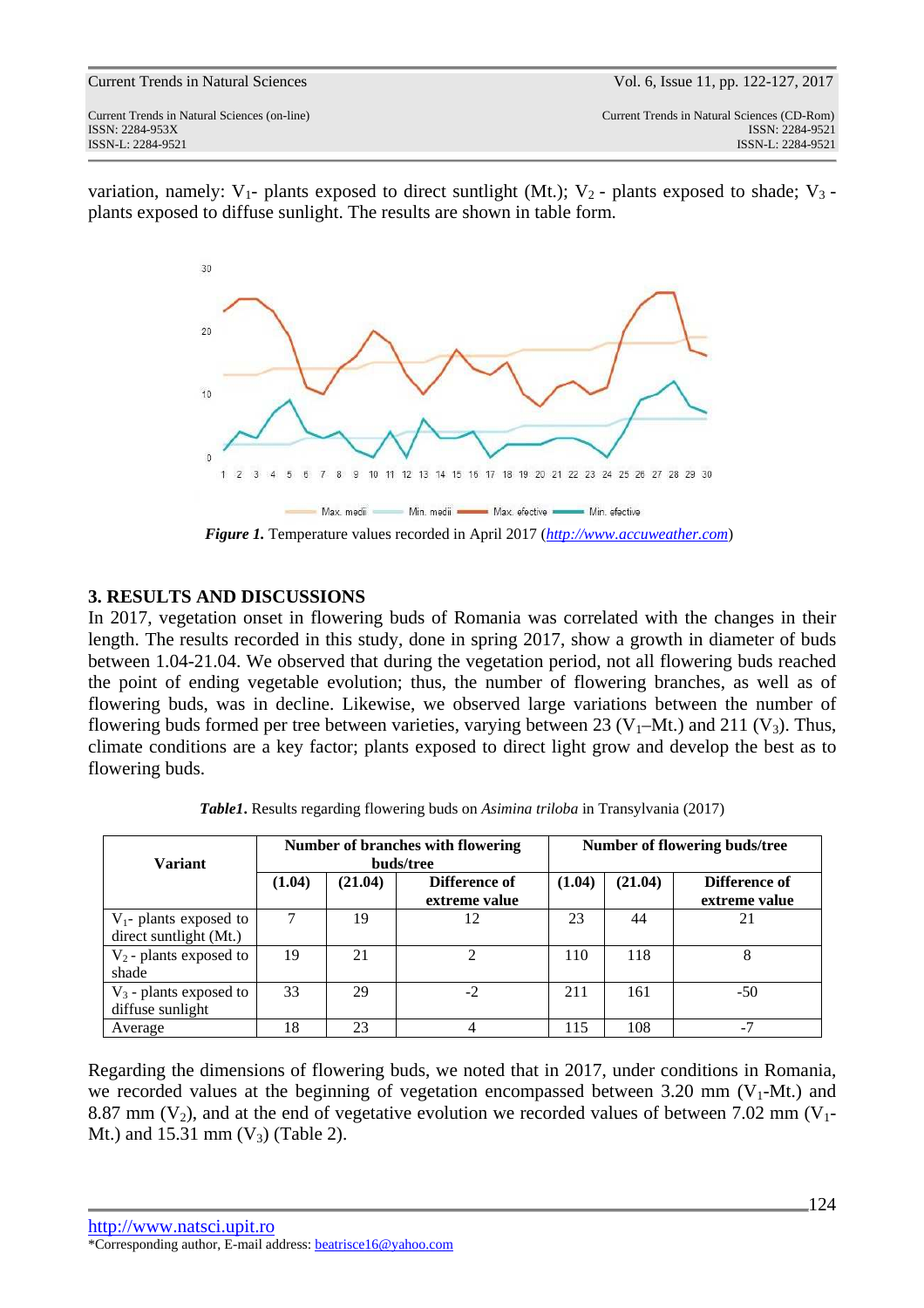ISSN: 2284-953XISSN: 2284-9521

Current Trends in Natural Sciences (on-line) Current Trends in Natural Sciences (CD-Rom) ISSN-L: 2284-9521 ISSN-L: 2284-9521

|                                                                   | Flowering bud dimensions (mm)        |            |      |                                                      |            |       |                                    |                        |
|-------------------------------------------------------------------|--------------------------------------|------------|------|------------------------------------------------------|------------|-------|------------------------------------|------------------------|
| <b>Variant</b>                                                    | at the onset of vegetation<br>(1.04) |            |      | at the conclusion of<br>vegetative evolution (21.04) |            |       | Difference in<br>average<br>growth | $%$ growth<br>compared |
|                                                                   | Min                                  | <b>Max</b> | Med  | Min                                                  | <b>Max</b> | Med   | (mm)                               | to control             |
| $V_{1}$ -<br>plants exposed<br>suntlight<br>direct<br>to<br>(Mt.) | 3.20                                 | 7.90       | 5.73 | 7.02                                                 | 13.73      | 9.50  | 3.77                               |                        |
| $V_2$ - plants exposed<br>to shade                                | 5.83                                 | 8.87       | 7.13 | 7.46                                                 | 11.20      | 9.63  | 2.50                               | 66.3                   |
| $V_3$ - plants exposed<br>to diffuse sunlight                     | 6.28                                 | 8.43       | 7.61 | 8.98                                                 | 15.31      | 12.87 | 5.26                               | 139.5                  |
| Average                                                           | 5.10                                 | 8.4        | 6.82 | 7.82                                                 | 13.41      | 10.66 | 3.84                               | 101.8                  |

*Table2.* Morphological characteristics of flowering bud dimensions on *Asimina triloba* in Transylvania (2017)

In its area of origin (North America), the flowering process of *Asimina triloba* begins with budding. This continues with flowering and ends with the formation of the stigma. This interval takes place in spring and lasts 5-19 days, while mass flowering takes place 15-16 days from the appearance of flowers (Peterson, 1991).

Analyzing the data recorded in Table 3, we can observe that in Romania in 2017, floral decor lasts 1-15 days, while the total period of flowering takes place in the period 24.04-20.05.

| Table3. Flowering of Asimina triloba in Transylvania (2017) |  |  |
|-------------------------------------------------------------|--|--|
|-------------------------------------------------------------|--|--|

| <b>Phenological observations of flowering stages</b> | <b>Period</b> |
|------------------------------------------------------|---------------|
| Beginning of flowering                               | 24.04         |
| Petal formation                                      | 26.04-1.05    |
| Petal coloring                                       | 28.04-3.05    |
| Floral decor                                         | 1.05-15.05    |
| End of flowering                                     | 20.05         |
| Total dudation of flowering                          | 24.04-20.05   |

After monitoring, (http://www.tutiempo.net/en/Climate/Baia\_Mare/04-2009/150140.htm) environmental factors (temperature, atmospheric humidity, atmospheric precipitation and wind speed) we determined the climate conditions under which the flowering buds developed (Table 4).

*Table 4***.** Climate conditions recorded during the period of *Asimina triloba* flowering bud development

| <b>Period</b><br>(days) | Average<br>temperature<br>$(^0\mathrm{C})$ | Atmospheric<br>humidity<br>$(\%)$ | Atmospheric<br>precipitation<br>(mm) | Wind speed<br>(km/h) |
|-------------------------|--------------------------------------------|-----------------------------------|--------------------------------------|----------------------|
| 1.04                    | 13.3                                       | 48                                | 0                                    | 8.1                  |
| 2.04                    | 15.6                                       | 41                                | $\theta$                             | 7.0                  |
| 3.04                    | 15.5                                       | 46                                | $\theta$                             | 7.4                  |
| 4.04                    | 15.2                                       | 49                                | $\theta$                             | 9.1                  |
| 5.04                    | 13.3                                       | 61                                | $\Omega$                             | 7.2                  |
| 6.04                    | 7.9                                        | 91                                | 0.51                                 | 9.8                  |
| 7.04                    | 5.7                                        | 80                                | 8.13                                 | 14.8                 |
| 8.04                    | 8.4                                        | 73                                | 0.76                                 | 11.9                 |
| 9.04                    | 8.3                                        | 61                                | 0.25                                 | 9.6                  |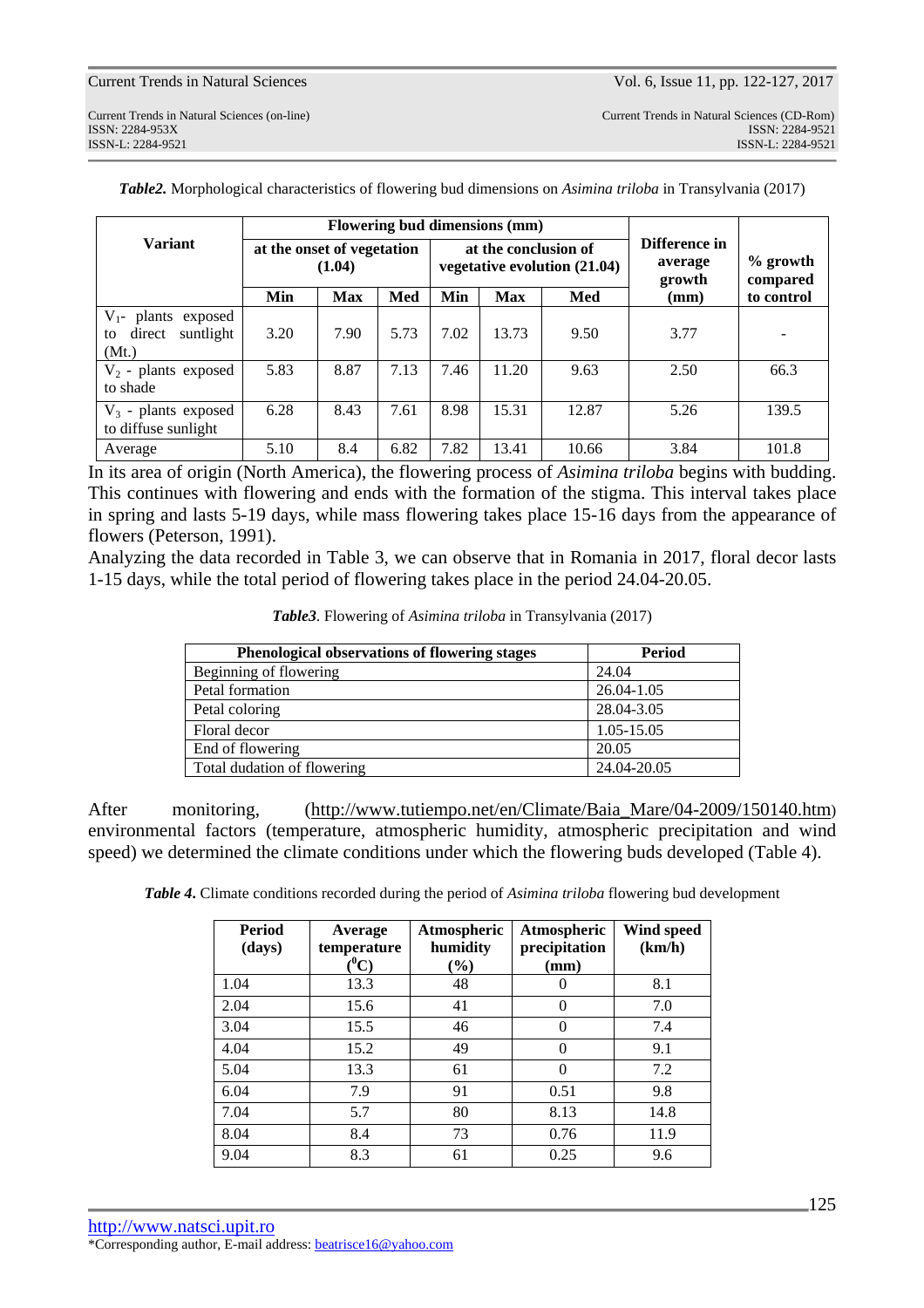# Current Trends in Natural Sciences Vol. 6, Issue 11, pp. 122-127, 2017

Current Trends in Natural Sciences (on-line) Current Trends in Natural Sciences (CD-Rom) ISSN: 2284-953XISSN: 2284-9521 ISSN-L: 2284-9521 ISSN-L: 2284-9521

| 10.04   | 11.5 | 54 | $\theta$ | 7.6  |
|---------|------|----|----------|------|
| 11.04   | 10.6 | 76 | $\Omega$ | 10.2 |
| 12.04   | 8.1  | 60 | 1.02     | 10.0 |
| 13.04   | 8.1  | 87 | 1.27     | 8.7  |
| 14.04   | 8.6  | 81 | 8.13     | 7.4  |
| 15.04   | 10.3 | 66 | $\theta$ | 6.9  |
| 16.04   | 10.2 | 72 | 2.03     | 10.2 |
| 17.04   | 6.4  | 64 | 3.3      | 9.1  |
| 18.04   | 8.6  | 61 | $\Omega$ | 10.2 |
| 19.04   | 6.8  | 66 | $\theta$ | 14.6 |
| 20.04   | 5.1  | 69 | 12.19    | 10.0 |
| 21.04   | 6.3  | 52 | 0.25     | 14.1 |
| Average | 9,7  | 65 | 3.44     | 8.8  |





*Figure 2.* Flowering of *Asimina triloba* in different stages (Transilvania, 2017)